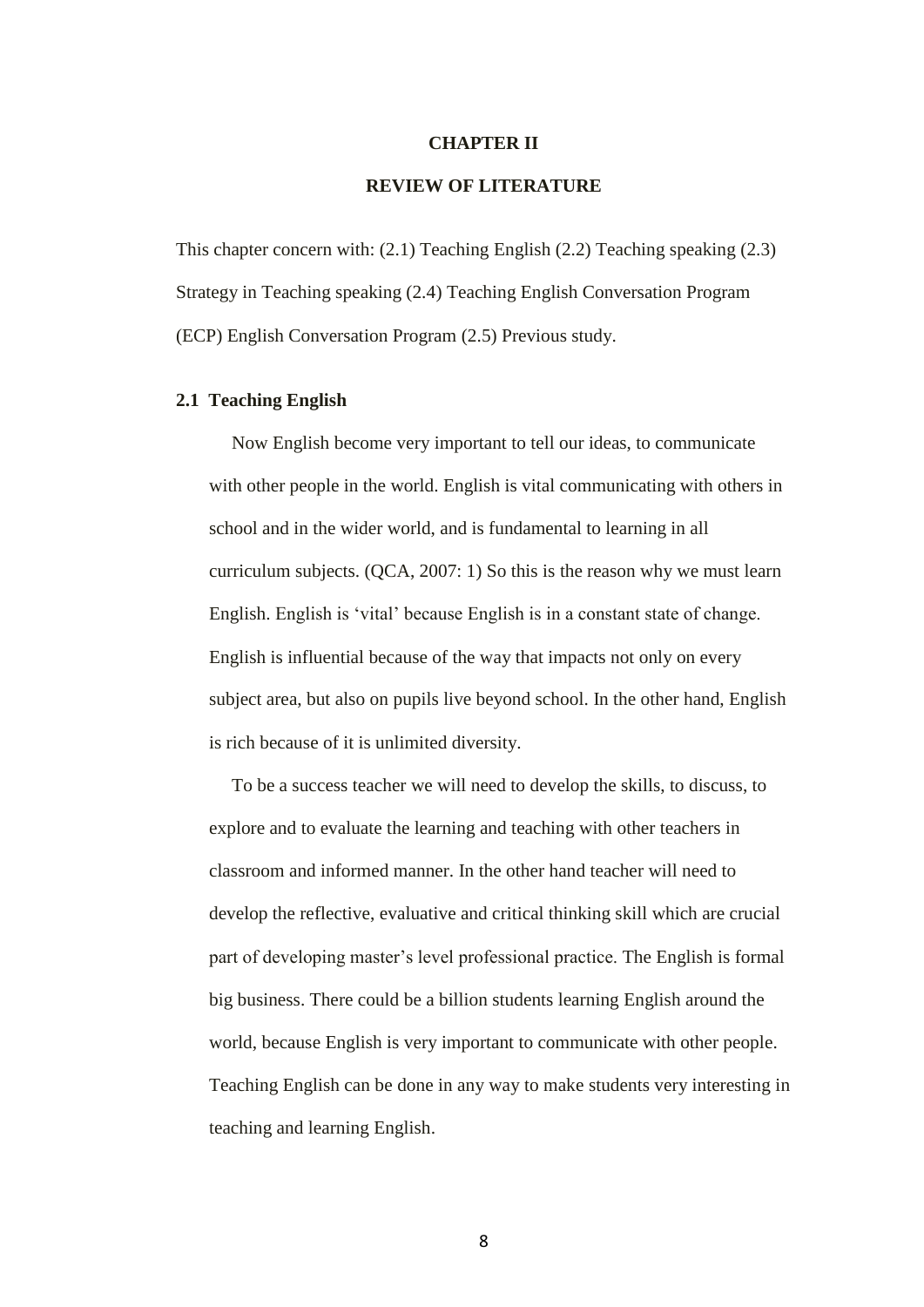Teaching and learning are the way how the teacher can master the material that will be taught to their students. The material must be interesting and easy to understand the material. It also does not make the students feel so bored in teaching and learning process especially in English lessons. To make students interesting in teaching and learning English lessons, teacher must make a creative teaching, so it can make students build their motivation. A creative teaching involves teacher in making learning more interesting and effective, and using imaginative approach in the classroom (NACCCE, 1999).

## **2.2 Teaching Speaking**

Teaching speaking is the way to make students able to speak. The main purpose in teaching foreign language is using target language to communicate. Nuan (1991) wrote, "Success is measured in terms of ability to carry out a conversation in (target) language." Therefore the teacher should be able to create a good condition and also the situation in teaching English. The teacher must give more occasions for the students to use the foreign language as much as possible. Because, without practicing, it is impossible to improve their speaking ability and to use foreign language to communicate with others. Speaking is very important in communication, it is a need for everybody to learn speaking. It means the teaching of speaking is needed, so that the objective of speaking teaching and learning can be reached. According to Norton (1980: 49) oral instruction has some objectives such as:

- 1. Vocabulary development that involves new words relates them to context and uses them in purposeful communication.
- 2. The development of a pleasant speaking voice.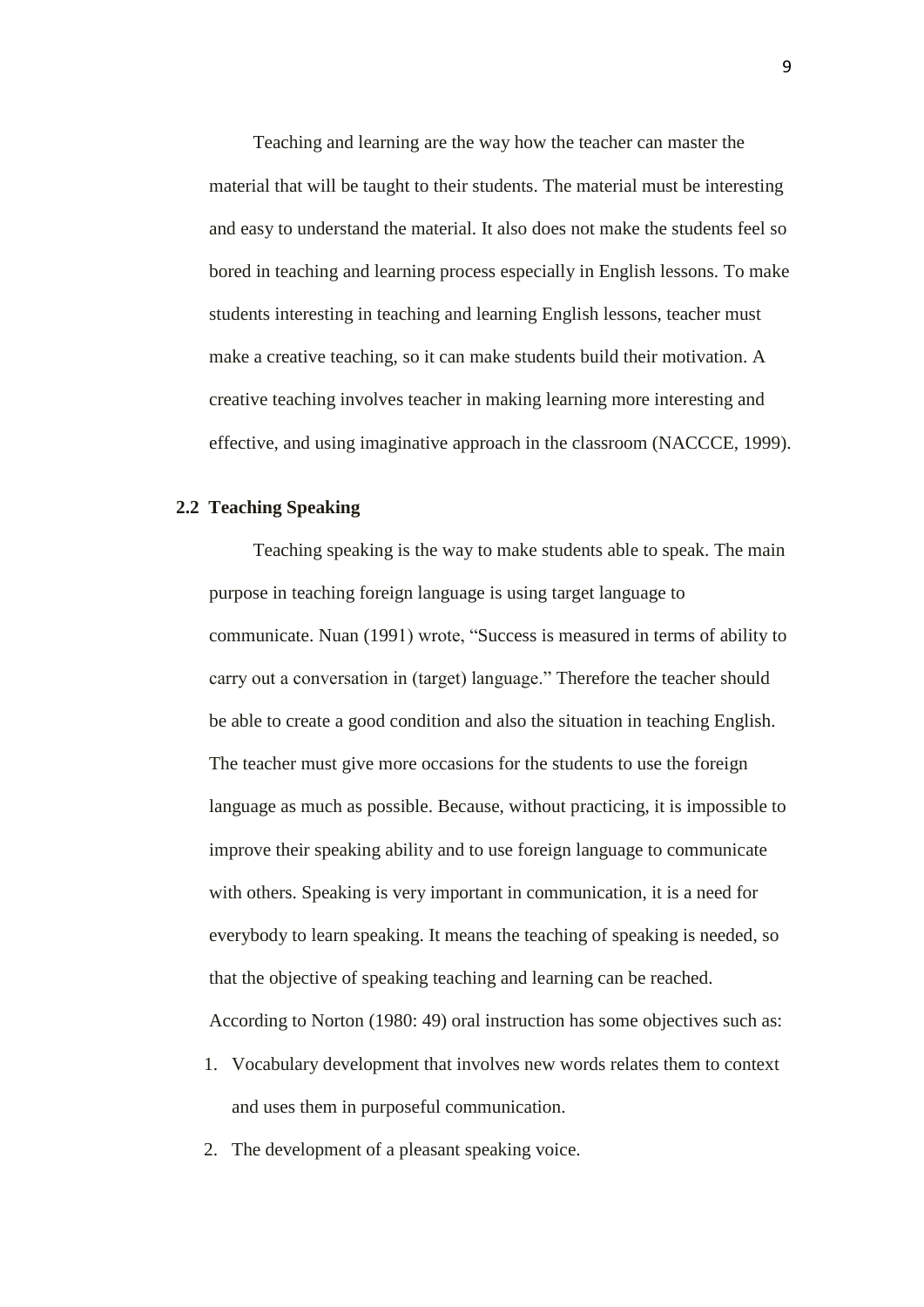- 3. The development of a graceful bearing. (increasing the students" confidence to speak in front of the audience)
- 4. Training in planning and organizing an oral presentation.
- 5. Allowing the students to use appropriate form of speech.
- 6. The development of the ability to make good sentence,
- 7. The development of the ability to an audience.
- 8. The development of the students" ability in expressing imagination.

Study speaking aims to improve quality the students in their speaking skills as well as increasing the quantity of their knowledge of language system. Study speaking is designed to improve students' speaking skills in English by, activating and extending their linguistic competence, increasing their confidence in using spoken English, developing their ability to analyze their spoken performance, sharpening the strategic competence in face to face interaction.

Teaching speaking is not easy like teacher give some dialogue and students try to speak it, but teacher must give some example how to pronounce the word, and ask students repeat after him. Drilling strategy is the best strategy to help students easy to memorize word or sentence, so students can practice with the other people in good speaking. From the explanation above, it can be concluded that the students or the learner of the speaking should reach all of the objectives of learning speaking so that they can communicate with each other.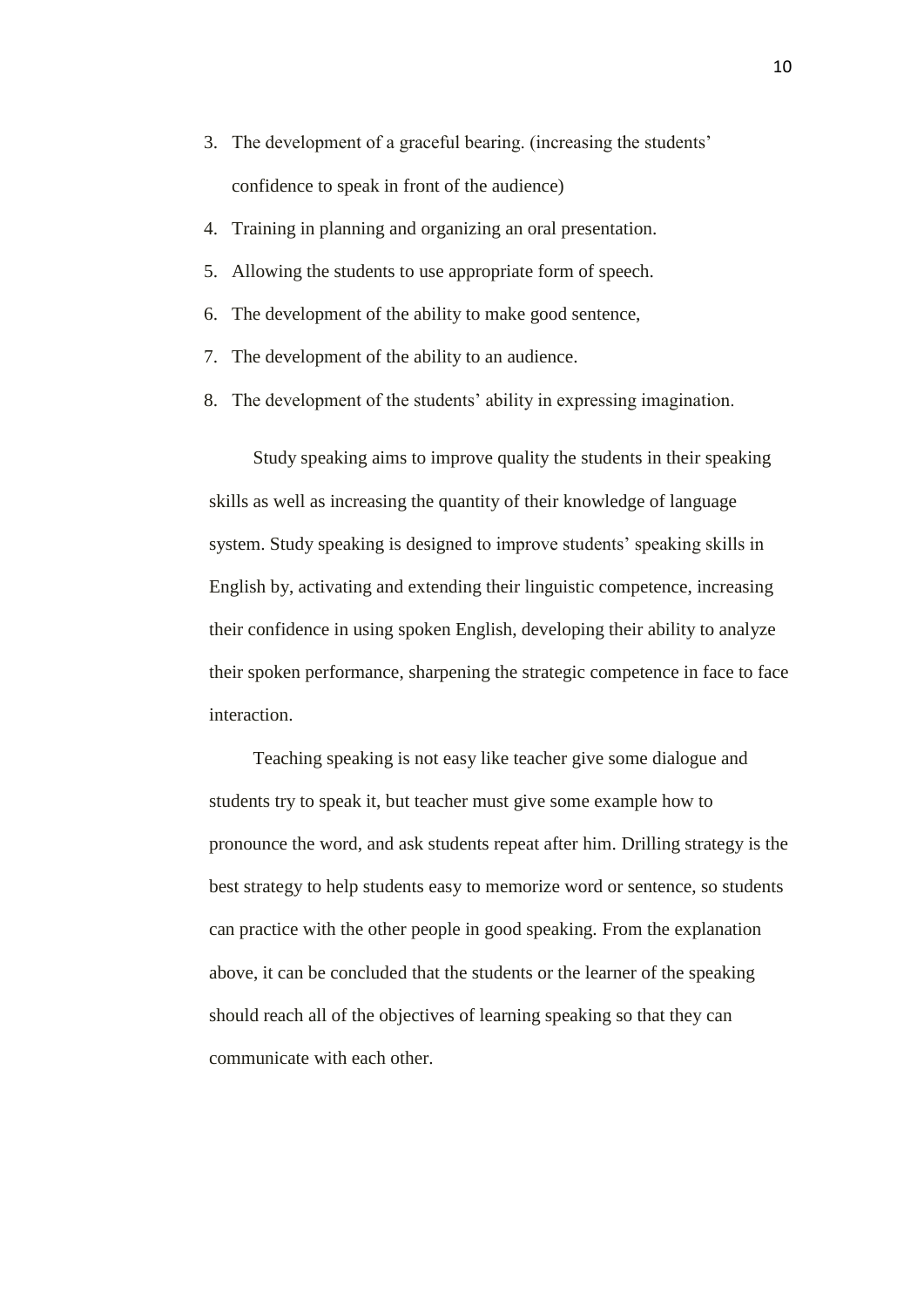#### **2.3 Strategy in teaching speaking**

Teaching strategy is not just explaining current knowledge, however, and learning strategy is much more than understanding concept and theory. Orwig (1999, p. 2) stated that," A language learning strategy was something you decide to do in order to learn a language better". The strategies that are used by teacher to teach their students should have main function which could help the students to achieve and link to specific techniques that implement them. Become a teacher is not easy, teacher should have strategy in teaching the students. Furthermore, a suitable strategy can lead the students having success learning. Using strategy in teaching and learning process can help teacher to be efficient in time and media. In teaching speaking strategy need a fluency to pronounce the word or sentence. There are some strategies that can help teacher to teach their students in speaking skill by [Francinezie Riyota](http://prezi.com/user/9nvef2lcymrr/) on 17 September 2012 :

1. Drilling word or sentence

Drilling word or sentence can help students easy to memories the word or sentence because it is do all the time.

### **Step of drilling word or sentence**

Drilling strategy is listen and repeat, teacher says a word or sentence out lout and students try to repeat after teacher with correct pronunciation, stress and intonation. For example : The quick brown fox jumps over the lazy dog. The lazy dog repeat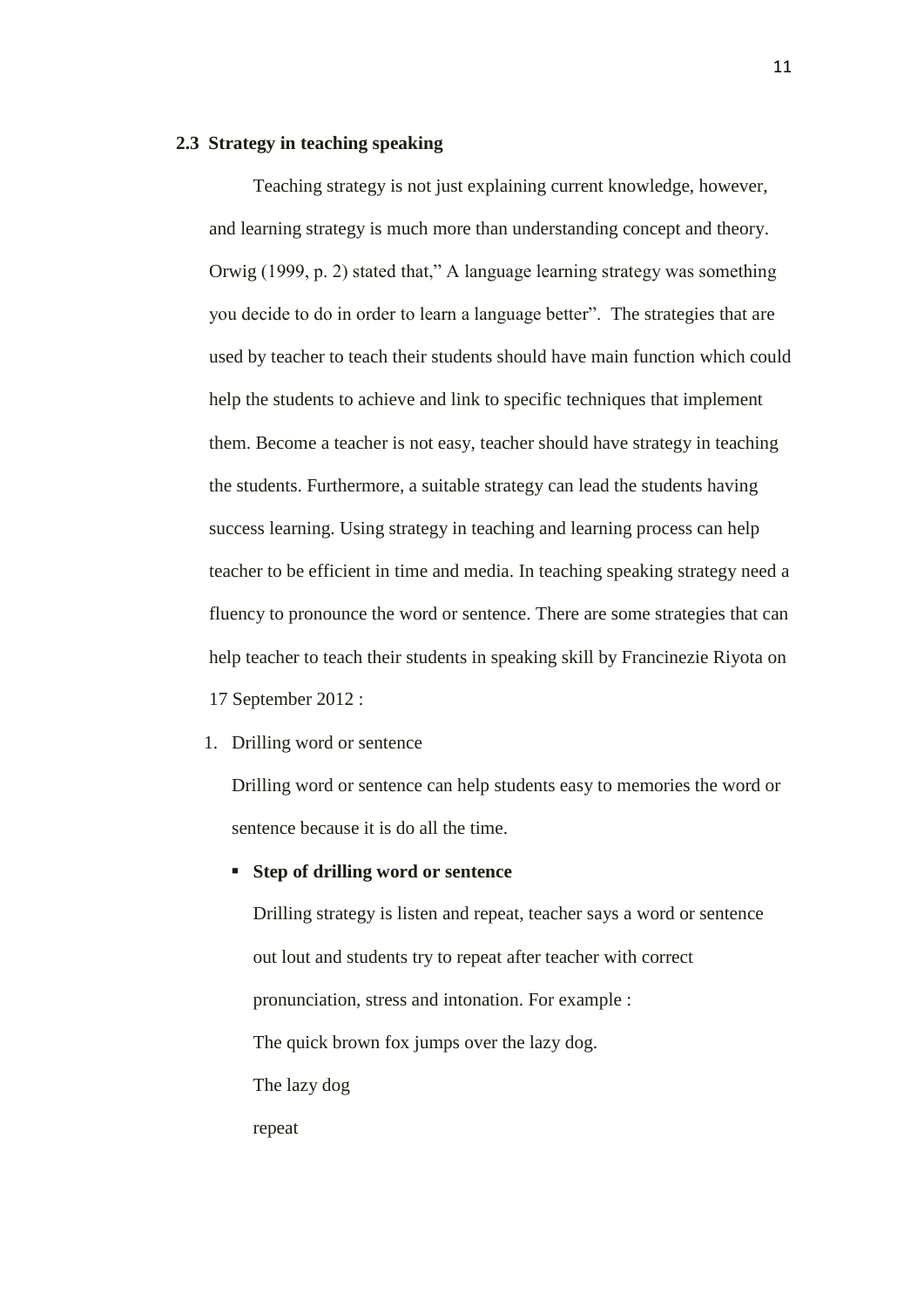jumps over the lazy dog

repeat

The quick brown fox jumps over the lazy dog repeat

2. Encourage the use of gestures and facial expression in public speaking. Teacher teach students how to speak or tell something use gesture and facial expressions. Gesture and facial expression in public speaking need because it can show what is the expression when we sad, happy etc.

# **Step of Encourage the use of gestures and facial expression in public speaking**

Encourage the use of gesture and facial expression in public speaking is to help the audiences easy to know what the actor"s feel is. For example in Cinderella stories:

In Cinderella stories there are Cinderella, step mother, two step sisters, grandmother etc.

- $\circ$  Grandmother said "Why are crying, Cinderella?" $\rightarrow$  The expression  $\rightarrow$  would be seriously and the intonation slow.
- o Cinderella said "because I want so much to go to the ball" said Cinderella  $\rightarrow$  The expression must be sad and the intonation slowly.
- $\circ$  Step mother said "you must clean all of this room" $\rightarrow$  the expression must be seriously and also the intonation loudly.
- 3. Encourage read- aloud.

Let the students practice speaking orally in front of the classroom, this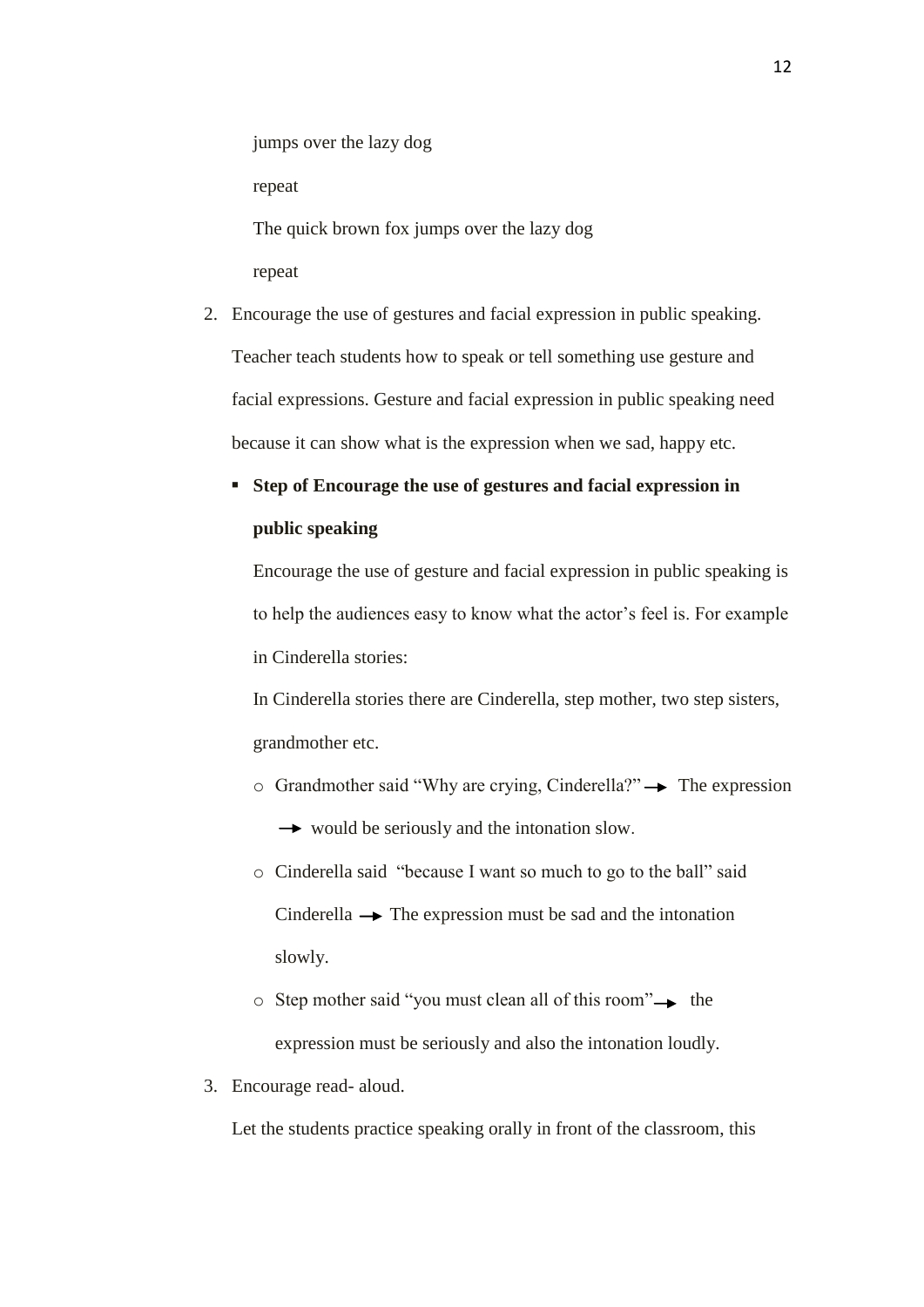strategy can help teacher to know about the fluency of students after they read in front of the classroom, to strengthen comprehension so students can show their expression when they speak, and also can help students comfortable to read in front of the classroom.

#### **Step of Encourage read- aloud**

Teacher gives example to read aloud in front of classroom, and also teacher gives the reason why we must read aloud in front of the audience. So, students must try to read aloud in front of the classroom.

### 4. Teach oral speaking and reading

Oral language is mean that communicating with other people, teach oral speaking is mean teacher teach how to communicate with people, teacher need to decide whether students need high structure (for example drills and controlled practice) for practice in learning or [Getting It](http://www.educ.ualberta.ca/staff/olenka.bilash/best%20of%20bilash/gettingit.html) or low structure (for example role plays, simulations) for [Using It.](http://www.educ.ualberta.ca/staff/olenka.bilash/best%20of%20bilash/usingit.html) Oral reading is instructional strategies that can help students improve a variety of reading skill, including fluency.

#### **Step of teach oral speaking and reading**

a. Teaching oral speaking

Teaching oral speaking like a game, so students will be enjoying on it. For example the teacher demonstrates or asks a student to demonstrate this series of actions. The other students are expected to pay careful attention. At first, students are not expected to talk or repeat the commands. But they will want to join in because the commands are easy to follow and the language is clear and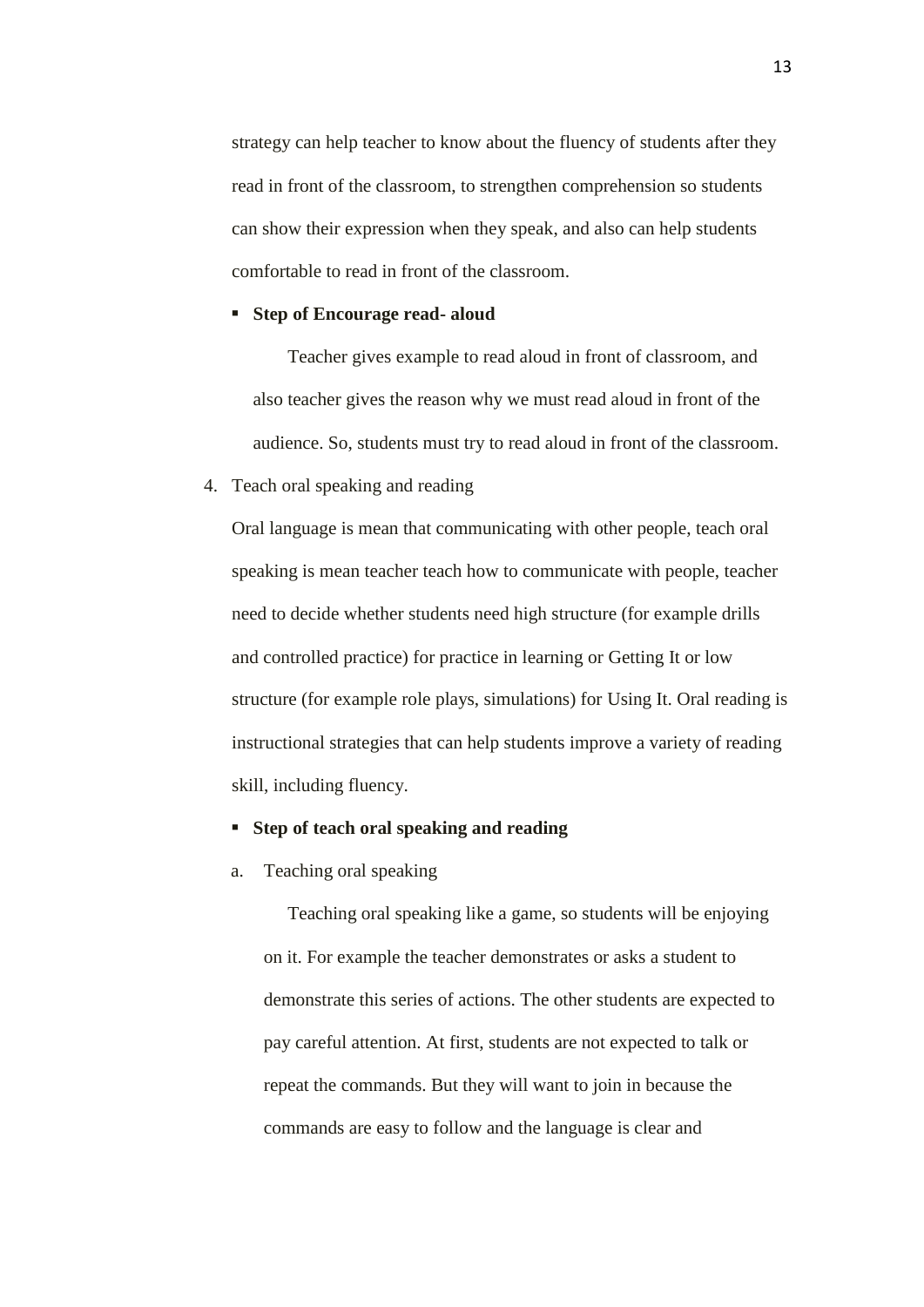comprehensible. For example, the teacher gives a command such as "Take out a piece of bread" and the students say the sentence and do the action. "Now, spread peanut butter on it", and so on until a makebelieve sandwich is made and eaten.

b. Teaching oral reading

In teaching oral reading teacher give a text and students try to read with correct pronounciation, fluency, and also intonation.

5. Make students retell stories using own word.

Retell stories using own word make students actives in speaking because they use their own word, so they do not memories what the word or sentence like they retell about the novel etc, so they can express their gesture and facial expressions in their performer.

## **Step of make students retell story using own word**

Teacher gives example retell the story using own word in front of the classroom. After that teacher gives students some differences text, than teacher gives instruction to read the text, and after they read the text they will be retell the story that they read before in fort of the classroom using their own word.

6. Having a spelling bee

Spelling bee is meaning that spelling contest, the term "Bee" has used in USA with the meaning of 'gathering', either of work, pleasure or competition.

## **Step of having a spelling bee**

Give students some instruction to observe spelling bees in progress. Use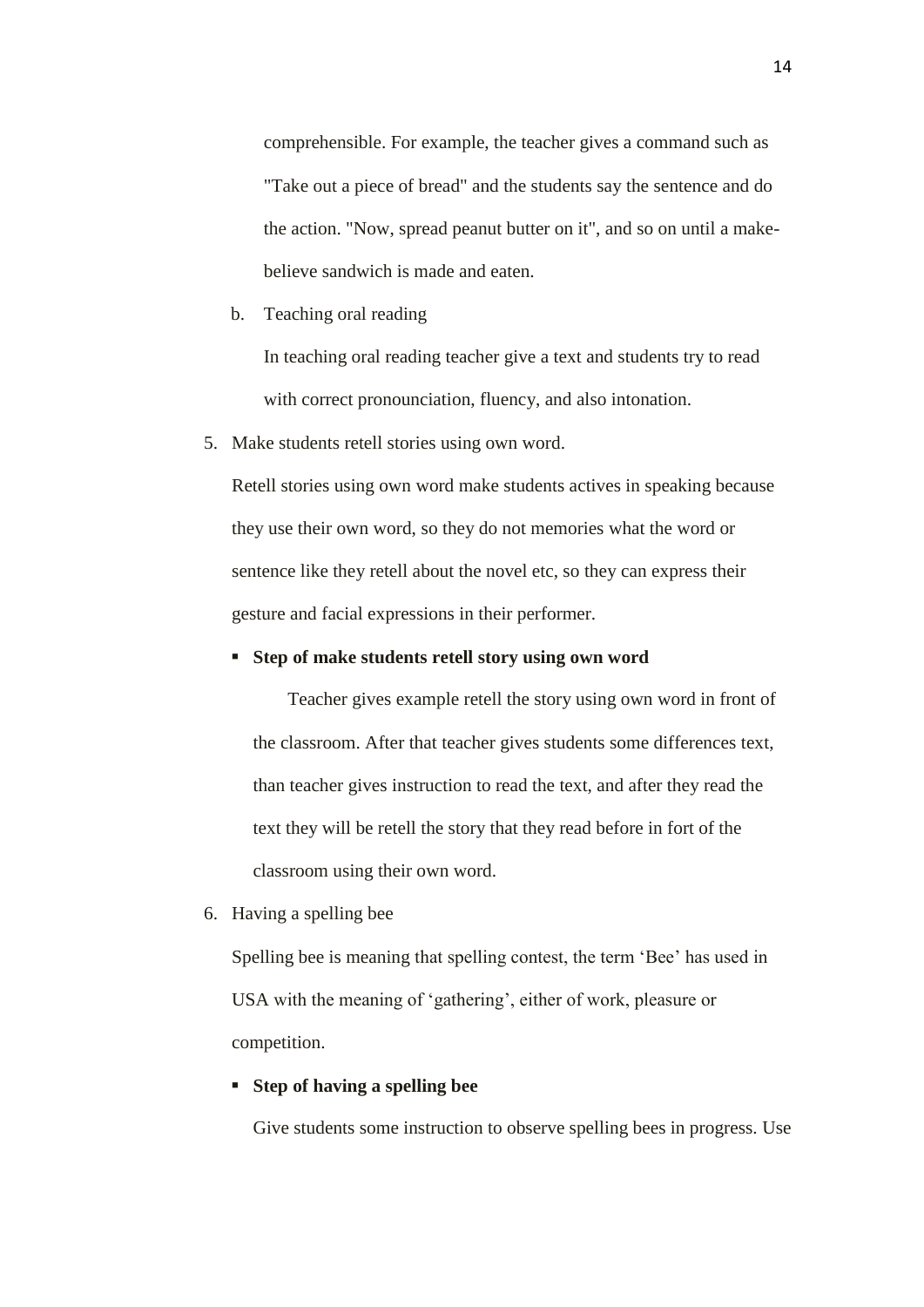tools such as dictionaries, maps, study guides and encyclopedias to find practice words for students. List some words that student misses throughout students" practices and studies. Give students regular spelling bee contest play game about spelling bee like scrabble.

7. Let students perform theater

Perform theater can help students enjoy do in group, this perform communicate this experience to the audience through combination of gesture, speech, song, music and dance.

# **Step of let students perfume theater**

Teacher ask to the students to make groups, after students decide groups teacher gives differences dialogue and ask students to perform in front of the classroom.

# **2.4 Teaching English Conversation Program (ECP)**

Teaching is not only coming and teaching the students with the material that teacher would be teach to students, but alse teaching is a teacher must keep in mind the aim and objective his subject"s needs interest of his pupils, the environmental situation for them. In teaching a teacher can select what are the materials that can be tought in classroom, and also a teacher must know the condition of his subject and classroom. Programs of higher education (e.g., Accreditation Board for Engineering and Technology, 1998; Middle States Association for Colleges & Schools, 1996); namely, Effective teaching is one that produces demonstrable results in terms of the cognitive and affective development of the college students. Teaching English is very important to a student"s communication, because now English is the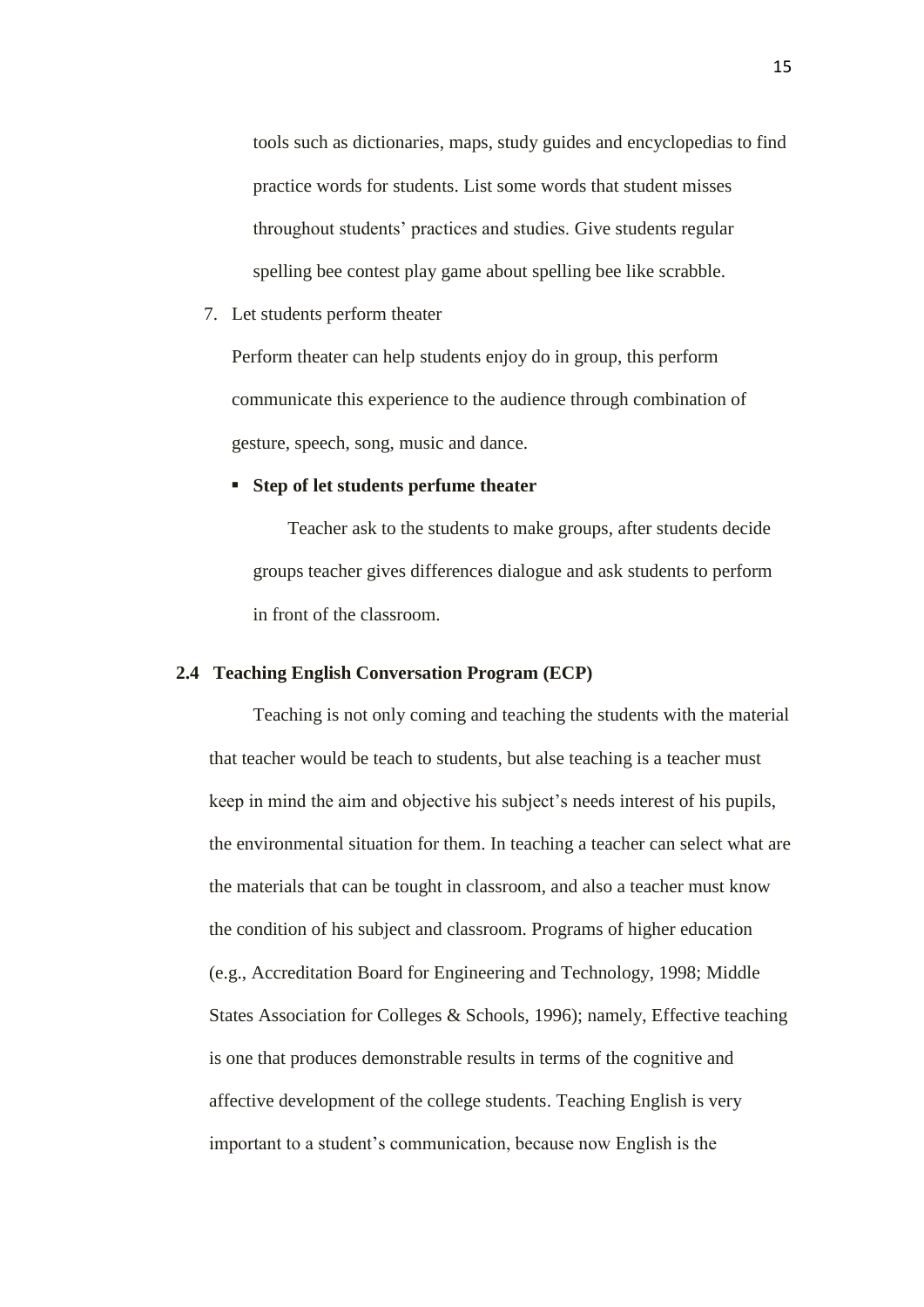international language. In learning English, the students who get some difficulties in mastering speaking skill, they can not pronounce the word clearly because they never practice it in real situation and they do not have adequate to speak orally and spontaneously.

Communication using English language can help the students good to pronounce the word well. Hatch's (1978) proposal that, fundamentally,' language learning evolves out of learning how to carry on conversations, out of learning how communicate" (ibid.:63), as well as by Long"s (1981) work which suggested that 'participation in conversation with native speakers, made possible through modification of interaction, is the necessary and sufficient condition for SLA' (ibid.:275). Conversation is interaction that is done by more than one people. English conversation is the interaction that is done by people using English.

Conversation can help the people get an idea and information from opponent when they were doing an interaction. Conversation is the first thing that is very important in teaching and learning. From an interaction or communication teacher and also students can share their knowledge. When we are learn about conversation we must practice it every day.

Learning speaking will be better when we practice it in every day. All of the activities if we do it regularly will make it good. Because it can be as a habit.In teaching ECP (English conversation program) the teacher should give occasion for the students to use foreign language to communicate each others. In ECP (English Conversation Program) the students must be able to speak English as much as possible.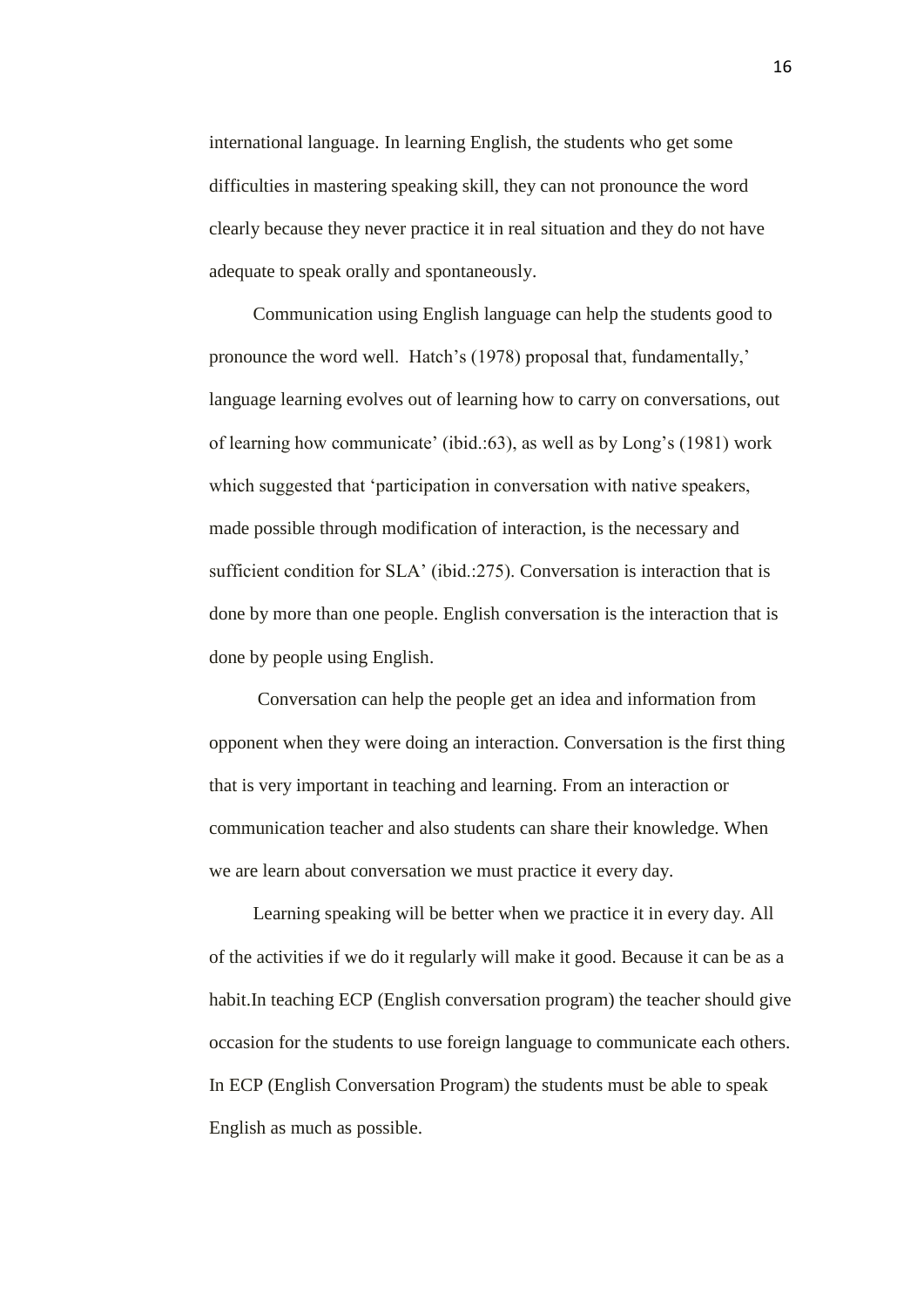Teaching ECP (English Conversation Program) since three years ago in SMP YIMI full day school Gresik, helped students easy to do the conversation with other people. In ECP (English Conversation Program) students must be able to speak spontaneously and fluenly, in teaching ECP (English Conversation Program) teacher always give some material and also teacher ask students to pronounce the word or sentence and practice it with friend in classroom. Teacher also divides students into some groups, and teacher give some keyword to students, so students share with the other group using English. Strategy that teacher gave to students is to make students easy in mastery speaking use English. In teaching ECP (English Conversation Program) teacher not only focus in student"s speaking skill but teacher focus in grammatical too.

#### **2.5 Previous study**

There was two previous study related with strategy in teaching speaking. The first one was by *Moch Maskuri entitled chit chat strategy in teaching speaking (transactional and interpersonal expression)(adoptive strategy in teaching English).* The purposes of the study are discussed about chit chat strategy in teaching speaking. Teacher should have a strategy that fulfills the students' interest, so they can enjoy learning. Chit-chat is one of the interesting strategies in teaching speaking. It can be used to make students active in communicating with other students. The second was *Dina Maulida, Don Narius entitled teaching speaking to junior high school students through inside-outside circle (IOC) strategy.* The purposes of the study are discussed about used inside- outside circle (*IOC*) in teaching speaking. In this study